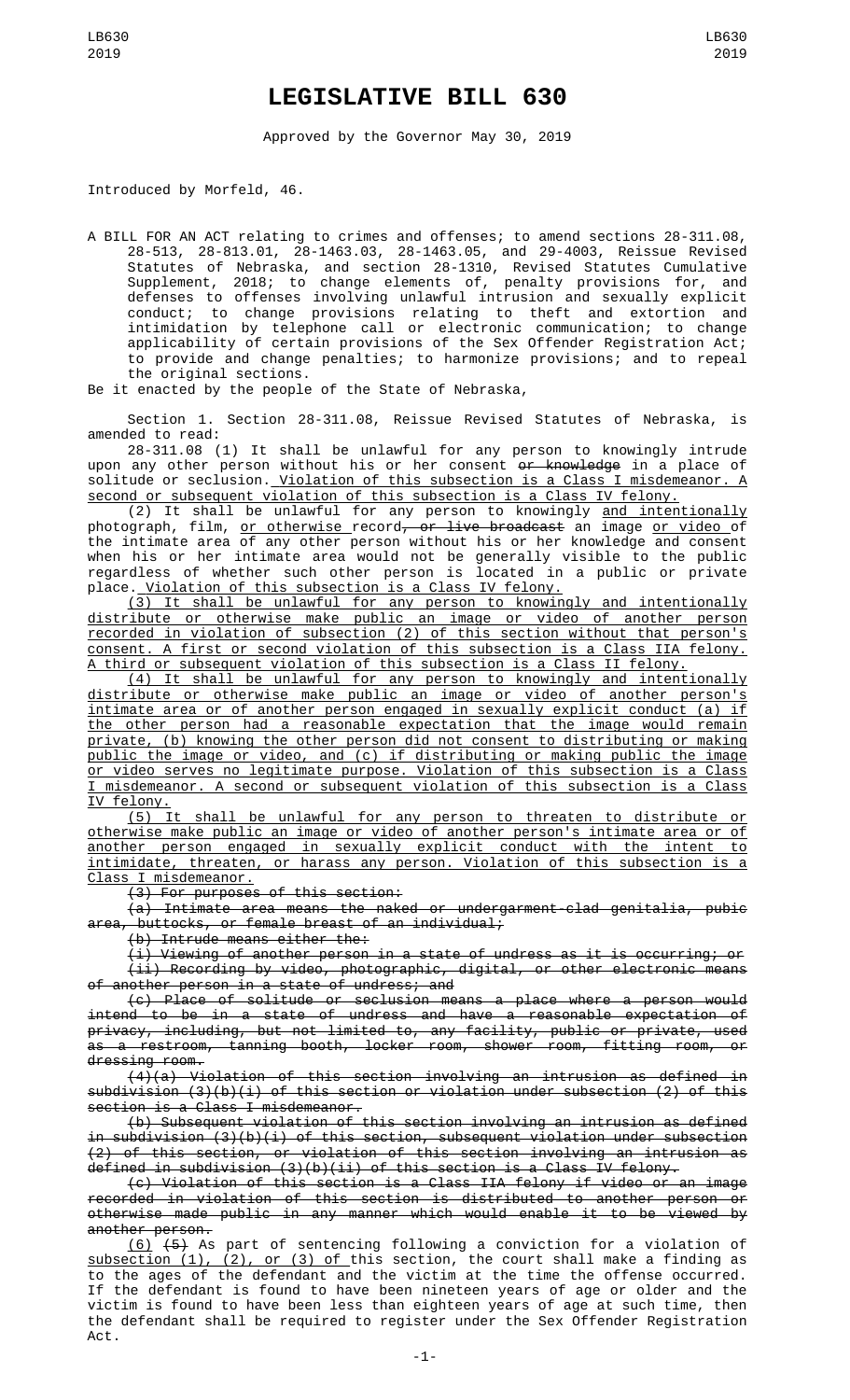$(7)$   $(6)$  No person shall be prosecuted <u>under</u> pursuant to subdivision  $(4)(b)$  $or$   $(c)$  of this section unless the indictment for such offense is found by a grand jury or a complaint filed before a magistrate within three years after the later of:

(a) The commission of the crime;

(b) Law enforcement's or a victim's receipt of actual or constructive notice of either the existence of a video or other electronic recording made in violation of this section or the distribution of images, video, or other electronic recording made in violation of this section; or

(c) The youngest victim of a violation of this section reaching the age of twenty-one years.

(8) For purposes of this section:

(a) Intimate area means the naked or undergarment-clad genitalia, pubic area, buttocks, or female breast of an individual;

(b) Intrude means either:

(i) Viewing another person in a state of undress as it is occurring; or

(ii) Recording another person in a state of undress by video, photographic, digital, or other electronic means; and

(c) Place of solitude or seclusion means a place where a person would intend to be in a state of undress and have a reasonable expectation of privacy, including, but not limited to, any facility, public or private, used as a restroom, tanning booth, locker room, shower room, fitting room, or dressing room.

Sec. 2. Section 28-513, Reissue Revised Statutes of Nebraska, is amended read:

28-513 (1) A person commits theft if he or she obtains property, money, or <u>other thing of value</u> of another by threatening to:

(a) Inflict bodily injury on anyone or commit any other criminal offense;  $\theta$ 

(b) Accuse anyone of a criminal offense; $-$ or

(c) Expose any secret tending to subject any person to hatred, contempt or ridicule, or to impair his <u>or her </u>credit or business repute;—<del>or</del>

(d) Take or withhold action as an official, or cause an official to take or withhold  $\arctan(-\theta)$ 

(e) Bring about or continue a strike, boycott, or other collective unofficial action, if the property<u>, money, or other thing of value</u> is not demanded or received for the benefit of the group in whose interest the actor purports to act;—<del>or</del>

(f) Testify or provide information or withhold testimony or information with respect to another's legal claim or defense<u>; or</u> -

(g) Distribute or otherwise make public an image or video of a person's intimate area or of a person engaged in sexually explicit conduct without that person's consent.

(2) It is an affirmative defense to prosecution based on subdivision (1) (b),  $(1)(c)$ , or  $(1)(d)$  of this section that the property<u>, money, or other thing</u> <u>of value</u> obtained by threat of accusation, exposure, lawsuit<u>,</u> or other invocation of official action was honestly claimed as restitution or indemnification for harm done in the circumstances to which such accusation, exposure, lawsuit<u>,</u> or other official action relates, or as compensation for property or lawful services.

Sec. 3. Section 28-813.01, Reissue Revised Statutes of Nebraska, is amended to read:

28-813.01 (1) It shall be unlawful for a person nineteen years of age or <u>older t</u>o knowingly possess any visual depiction of sexually explicit conduct $_{\mathcal{T}}$ as defined in section 28-1463.02<del>,</del> which has a child<del>, as defined in such</del> <del>section,</del> as one of its participants or portrayed observers.<u> Violation of this</u> subsection is a Class IIA felony.

(2) It shall be unlawful for a person under nineteen years of age to knowingly and intentionally possess any visual depiction of sexually explicit conduct which has a child other than the defendant as one of its participants or portrayed observers. Violation of this subsection is (2)(a) Any person who is under nineteen years of age at the time he or she violates this section shall be guilty of a Class <u>I misdemeanor</u> <del>IV felony for each offense</del>. <u>A second</u> or subsequent conviction under this subsection is a Class IV felony.

(3) It shall be an affirmative defense to a charge made pursuant to subsection (2) of this section that:

 $(a)(i)$  The defendant was less than nineteen years of age; (ii) the visual depiction of sexually explicit conduct portrays a child who is fifteen years of age or older; (iii) the visual depiction was knowingly and voluntarily generated by the child depicted therein; (iv) the visual depiction was knowingly and voluntarily provided by the child depicted in the visual depiction; (v) the visual depiction contains only one child; (vi) the defendant has not provided or made available the visual depiction to another person except the child depicted who originally sent the visual depiction to the defendant; and (vii) the defendant did not coerce the child in the visual depiction to either create or send the visual depiction; or

(b)(i) The defendant was less than eighteen years of age; (ii) the difference in age between the defendant and the child portrayed is less than four years; (iii) the visual depiction was knowingly and voluntarily generated by the child depicted therein; (iv) the visual depiction was knowingly and voluntarily provided by the child depicted in the visual depiction; (v) the visual depiction contains only one child; (vi) the defendant has not provided made available the visual depiction to another person except the child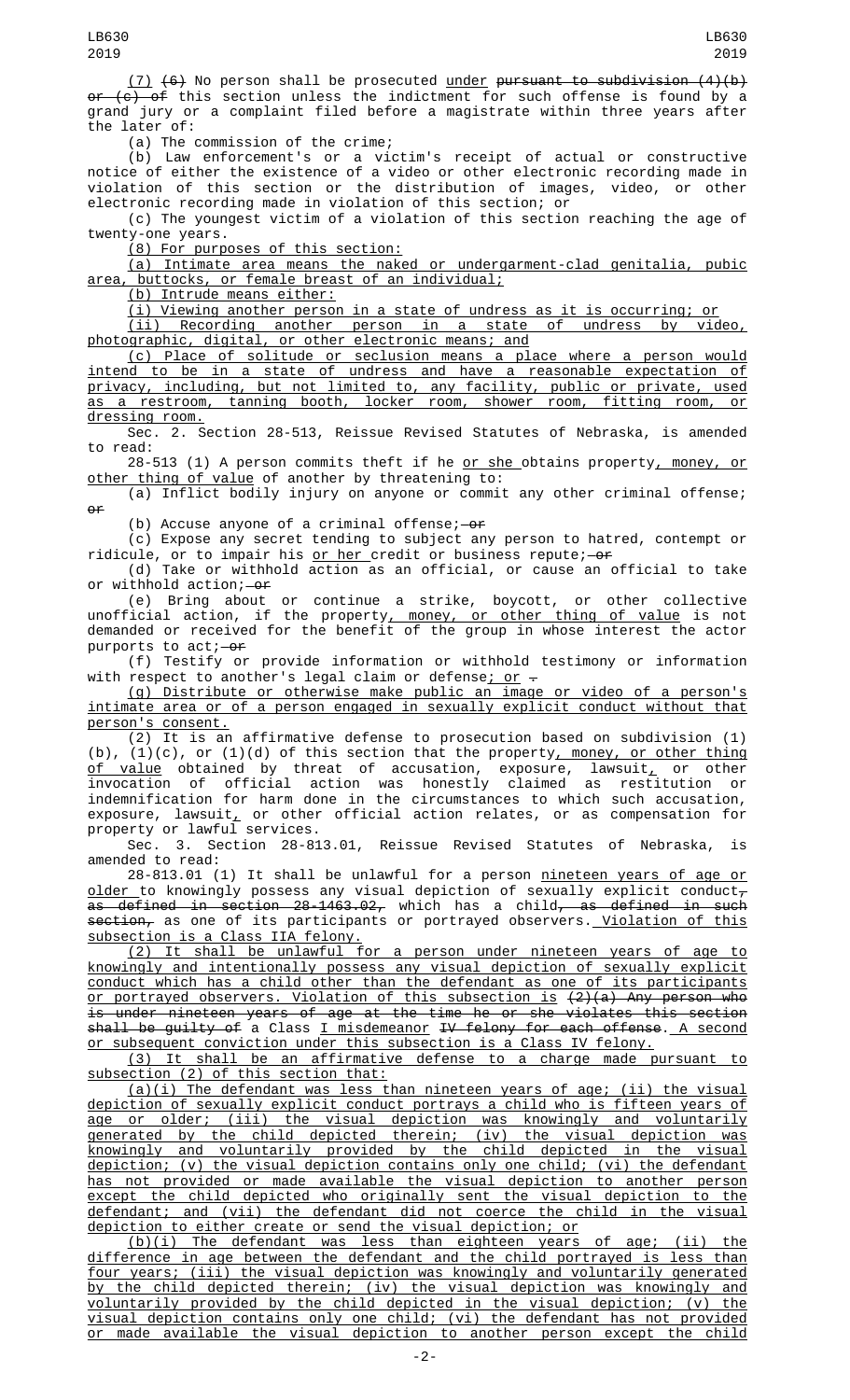depicted who originally sent the visual depiction to the defendant; and (vii) the defendant did not coerce the child in the visual depiction to either create or send the visual depiction.

(b) Any person who is nineteen years of age or older at the time he or she violates this section shall be guilty of a Class IIA felony for each offense.

(<u>4)</u> <del>(c)</del> Any person who violates <u>subsection (1) or (2) of t</u>his section and has previously been convicted of a violation of this section or section 28-308, 28-309, 28-310, 28-311, 28-313, 28-314, 28-315, 28-319, 28-319.01, 28-320.01, 28-833, 28-1463.03, or 28-1463.05 or subsection (1) or (2) of section 28-320 shall be guilty of a Class IC felony for each offense.

(3) It shall be an affirmative defense to a charge made pursuant to this section that:

(a) The visual depiction portrays no person other than the defendant; or

 $(b)(i)$  The defendant was less than nineteen years of age; (ii) the visual depiction of sexually explicit conduct portrays a child who is fifteen years of age or older; (iii) the visual depiction was knowingly and voluntarily generated by the child depicted therein; (iv) the visual depiction was knowingly and voluntarily provided by the child depicted in the visual depiction; (v) the visual depiction contains only one child; (vi) the defendant has not provided or made available the visual depiction to another person except the child depicted who originally sent the visual depiction to the defendant; and (vii) the defendant did not coerce the child in the visual depiction to either create or send the visual depiction.

(5) (4) In addition to the penalties provided in this section, a sentencing court may order that any money, securities, negotiable instruments, firearms, conveyances, or electronic communication devices as defined in section 28-833 or any equipment, components, peripherals, software, hardware, or accessories related to electronic communication devices be forfeited as a part of the sentence imposed if it finds by clear and convincing evidence adduced at a separate hearing in the same prosecution, conducted pursuant to section 28-1601, that any or all such property was derived from, used, or intended to be used to facilitate a violation of this section.

(6) The definitions in section 28-1463.02 shall apply to this section.

Sec. 4. Section 28-1310, Revised Statutes Cumulative Supplement, 2018, is amended to read:

28-1310 (1) A person commits the offense of intimidation by telephone call or electronic communication if, with intent to intimidate, threaten, or harass an individual, the person telephones such individual or transmits an electronic communication directly to such individual, whether or not conversation or an electronic response ensues, and the person:

(a) Uses obscene language or suggests any obscene act;

(b) Threatens to inflict physical or mental injury to such individual or any other person or physical injury to the property of such individual or any other person; or

(c) Attempts to extort  $property,$  money, or other thing of value from such individual or any other person.

(2) The offense shall be deemed to have been committed either at the place where the call or electronic communication was initiated or where it was received.

(3) Intimidation by telephone call or electronic communication is a Class III misdemeanor.

(4) For purposes of this section, electronic communication means any writing, sound, visual image, or data of any nature that is received or transmitted by an electronic communication device as defined in section 28-833.

Sec. 5. Section 28-1463.03, Reissue Revised Statutes of Nebraska, is amended to read:

28-1463.03 (1) It shall be unlawful for a person to knowingly make, publish, direct, create, provide, or in any manner generate any visual depiction of sexually explicit conduct which has a child <u>other than the</u> <u>defendant a</u>s one of its participants or portrayed observers.

(2) It shall be unlawful for a person knowingly to purchase, rent, sell, deliver, distribute, display for sale, advertise, trade, or provide to any person any visual depiction of sexually explicit conduct which has a child other than the defendant as one of its participants or portrayed observers.

(3) It shall be unlawful for a person to knowingly employ, force, authorize, induce, or otherwise cause a child to engage in any visual depiction of sexually explicit conduct which has a child as one of its participants or portrayed observers.

(4) It shall be unlawful for a parent, stepparent, legal guardian, or any person with custody and control of a child, knowing the content thereof, to consent to such child engaging in any visual depiction of sexually explicit conduct which has a child as one of its participants or portrayed observers.

(5) It shall be an affirmative defense to a charge brought pursuant to subsection (1) of this section if the defendant was less than eighteen years of age at the time the visual depiction was created and the visual depiction of sexually explicit conduct includes no person other than the defendant.

(6) It shall be an affirmative defense to a charge brought pursuant to subsection (2) of this section if (a) the defendant was less than eighteen years of age, (b) the visual depiction of sexually explicit conduct includes no person other than the defendant, (c) the defendant had a reasonable belief at the time the visual depiction was sent to another that it was being sent to a willing recipient, and (d) the recipient was at least fifteen years of age at the time the visual depiction was sent.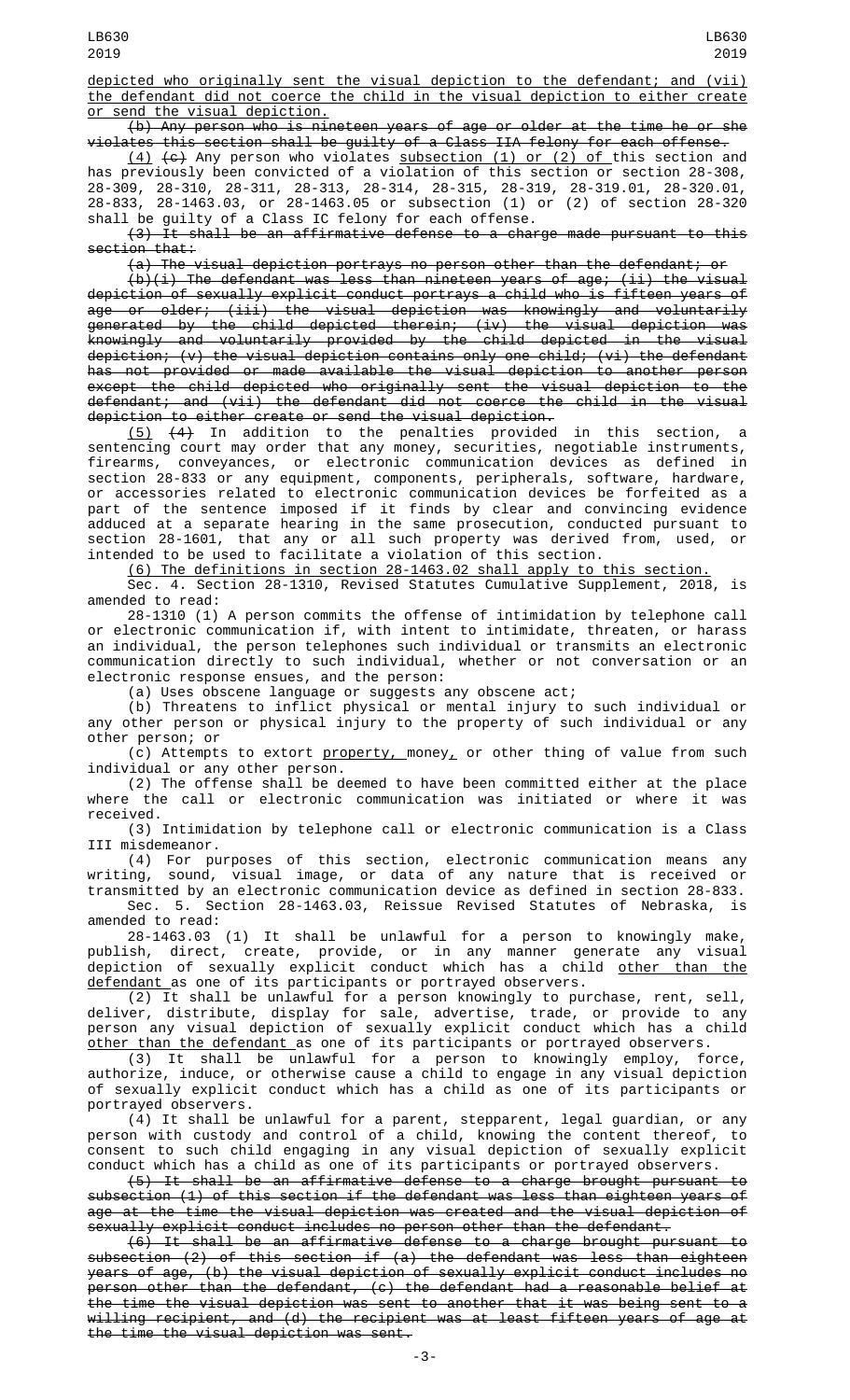Sec. 6. Section 28-1463.05, Reissue Revised Statutes of Nebraska, is amended to read:

28-1463.05 (1) It shall be unlawful for a person to knowingly possess with intent to rent, sell, deliver, distribute, trade, or provide to any person any visual depiction of sexually explicit conduct which has a child <u>other than the</u> <u>defendant a</u>s one of its participants or portrayed observers.

(2)(a) Any person who is under nineteen years of age at the time he or she violates this section shall be guilty of a Class IIIA felony for each offense.

(b) Any person who is nineteen years of age or older at the time he or she violates this section shall be guilty of a Class IIA felony for each offense.

(c) Any person who violates this section and has previously been convicted of a violation of this section or section 28-308, 28-309, 28-310, 28-311, 28-313, 28-314, 28-315, 28-319, 28-319.01, 28-320.01, 28-813, 28-833, or 28-1463.03 or subsection (1) or (2) of section 28-320 shall be guilty of a Class IC felony for each offense.

Sec. 7. Section 29-4003, Reissue Revised Statutes of Nebraska, is amended to read:

29-4003 (1)(a) The Sex Offender Registration Act applies to any person who on or after January 1, 1997:

(i) Has ever pled guilty to, pled nolo contendere to, or been found guilty of any of the following:

(A) Kidnapping of a minor pursuant to section 28-313, except when the person is the parent of the minor and was not convicted of any other offense in this section;

(B) False imprisonment of a minor pursuant to section 28-314 or 28-315;

(C) Sexual assault pursuant to section 28-319 or 28-320; (D) Sexual assault of a child in the second or third degree pursuant to section 28-320.01;

(E) Sexual assault of a child in the first degree pursuant to section 28-319.01;

(F) Sexual abuse of a vulnerable adult or senior adult pursuant to subdivision (1)(c) of section 28-386;

(G) Incest of a minor pursuant to section 28-703;

(H) Pandering of a minor pursuant to section 28-802;

(I) Visual depiction of sexually explicit conduct of a child pursuant to section 28-1463.03 or subdivision (2)(b) or (c) of section 28-1463.05;

(J) Knowingly possessing any visual depiction of sexually explicit conduct which has a child as one of its participants or portrayed observers pursuant to subsection (1) or (4) of section 28-813.01;

(K) Criminal child enticement pursuant to section 28-311;

(L) Child enticement by means of an electronic communication device pursuant to section 28-320.02;

(M) Debauching a minor pursuant to section 28-805; or

(N) Attempt, solicitation, aiding or abetting, being an accessory, or conspiracy to commit an offense listed in subdivisions  $(1)(a)(i)(A)$  through  $(1)$  $(a)(i)(M)$  of this section;

(ii) Has ever pled guilty to, pled nolo contendere to, or been found guilty of any offense that is substantially equivalent to a registrable offense under subdivision (1)(a)(i) of this section by any village, town, city, state, territory, commonwealth, or other jurisdiction of the United States, by the United States Government, by court-martial or other military tribunal, or by a foreign jurisdiction, notwithstanding a procedure comparable in effect to that described under section 29-2264 or any other procedure to nullify a conviction other than by pardon;

(iii) Is incarcerated in a jail, a penal or correctional facility, or any other public or private institution or is under probation or parole as a result of pleading guilty to or being found guilty of a registrable offense under subdivision (1)(a)(i) or (ii) of this section prior to January 1, 1997; or

(iv) Enters the state and is required to register as a sex offender under the laws of another village, town, city, state, territory, commonwealth, or other jurisdiction of the United States.

 $(b)$  In addition to the registrable offenses under subdivision  $(1)(a)$  of this section, the Sex Offender Registration Act applies to any person who on or after January 1, 2010:

(i)(A) Except as provided in subdivision  $(1)(b)(i)(B)$  of this section, has ever pled guilty to, pled nolo contendere to, or been found guilty of any of the following:

(I) Murder in the first degree pursuant to section 28-303;

(II) Murder in the second degree pursuant to section 28-304;

(III) Manslaughter pursuant to section 28-305;

(IV) Assault in the first degree pursuant to section 28-308; (V) Assault in the second degree pursuant to section 28-309;

 $(VI)$  Assault in the third degree pursuant to section 28-310;

(VII) Stalking pursuant to section 28-311.03;

(VIII) Violation of section 28-311.08 requiring registration under the act pursuant to subsection  $(6)$   $(5)$  of section 28-311.08;

(IX) Kidnapping pursuant to section 28-313;

(X) False imprisonment pursuant to section 28-314 or 28-315;

(XI) Sexual abuse of an inmate or parolee in the first degree pursuant to section 28-322.02;

(XII) Sexual abuse of an inmate or parolee in the second degree pursuant to section 28-322.03; (XIII) Sexual abuse of a protected individual pursuant to section